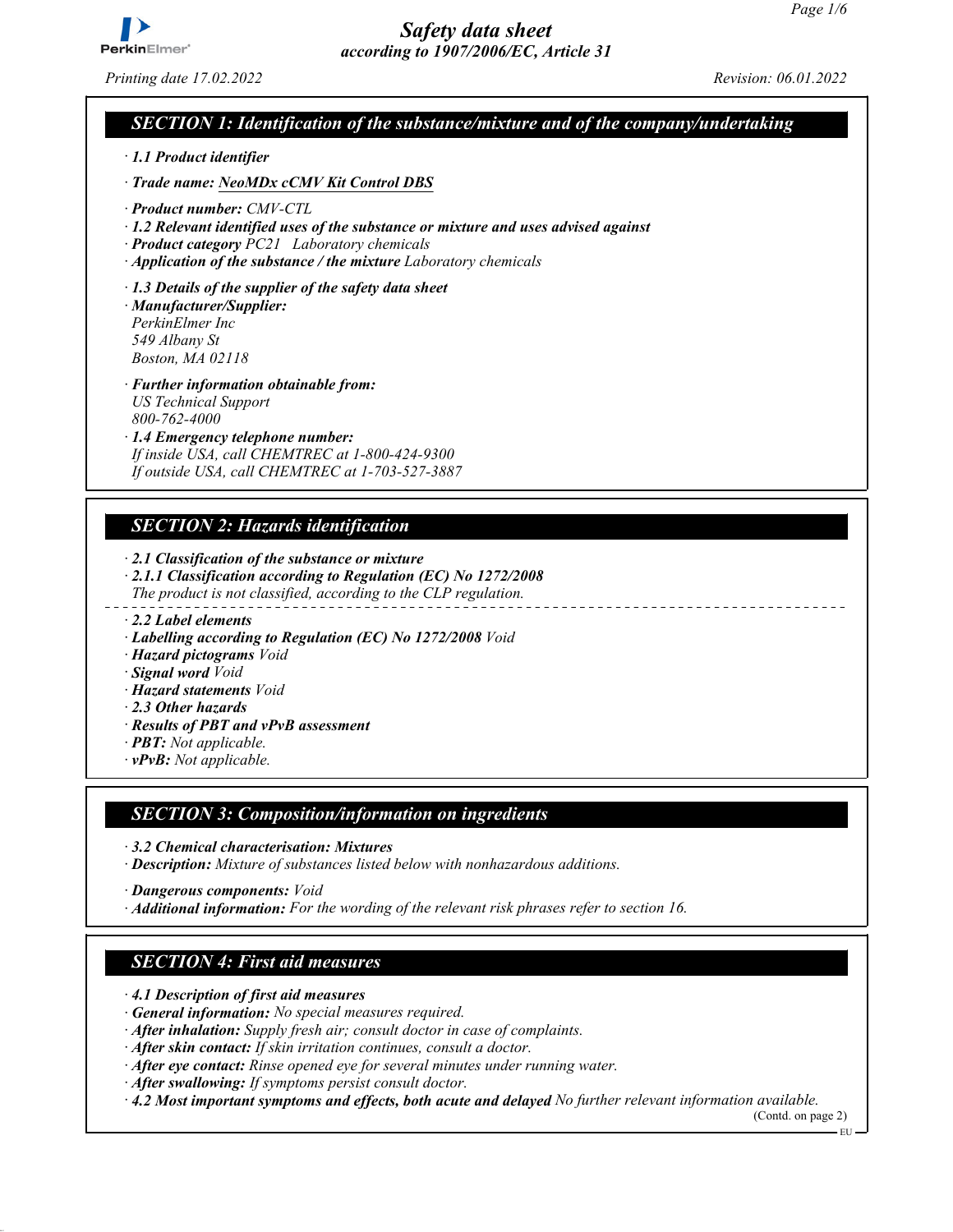*Printing date 17.02.2022 Revision: 06.01.2022*

*Trade name: NeoMDx cCMV Kit Control DBS*

*ꞏ 4.3 Indication of any immediate medical attention and special treatment needed No further relevant information available.*

### *SECTION 5: Firefighting measures*

*ꞏ 5.1 Extinguishing media*

- *ꞏ Suitable extinguishing agents: Use fire extinguishing methods suitable to surrounding conditions.*
- *ꞏ 5.2 Special hazards arising from the substance or mixture No further relevant information available.*
- *ꞏ 5.3 Advice for firefighters*
- *ꞏ Protective equipment: Wear self-contained respiratory protective device.*

### *SECTION 6: Accidental release measures*

- *ꞏ 6.1 Personal precautions, protective equipment and emergency procedures Not required.*
- *ꞏ 6.2 Environmental precautions: Dilute with plenty of water.*
- *ꞏ 6.3 Methods and material for containment and cleaning up:*
- *Absorb with liquid-binding material (sand, diatomite, acid binders, universal binders, sawdust).*
- *ꞏ 6.4 Reference to other sections*
- *See Section 7 for information on safe handling.*
- *See Section 8 for information on personal protection equipment.*

*See Section 13 for disposal information.*

### *SECTION 7: Handling and storage*

*ꞏ 7.1 Precautions for safe handling No special measures required.*

- *ꞏ Information about fire and explosion protection: No special measures required.*
- *ꞏ 7.2 Conditions for safe storage, including any incompatibilities*

*ꞏ Storage:*

- *ꞏ Requirements to be met by storerooms and containers: No special requirements.*
- *ꞏ Information about storage in one common storage facility: Not required.*
- *ꞏ Further information about storage conditions: None.*
- *ꞏ Storage class: 12*
- *ꞏ 7.3 Specific end use(s) No further relevant information available.*

## *SECTION 8: Exposure controls/personal protection*

- *ꞏ 8.1 Control parameters*
- *ꞏ Additional information about design of technical facilities: No further data; see item 7.*
- *ꞏ Ingredients with limit values that require monitoring at the workplace:*

*The product does not contain any relevant quantities of materials with critical values that have to be monitored at the workplace.*

- *ꞏ 8.2 Exposure controls*
- *ꞏ Personal protective equipment:*
- *ꞏ General protective and hygienic measures:*
- *The usual precautionary measures are to be adhered to when handling chemicals.*
- *ꞏ Respiratory protection: Not required.*
- *ꞏ Protection of hands:*

*The glove material has to be impermeable and resistant to the product/ the substance/ the preparation. Selection of the glove material on consideration of the penetration times, rates of diffusion and the degradation*

(Contd. on page 3)

(Contd. of page 1)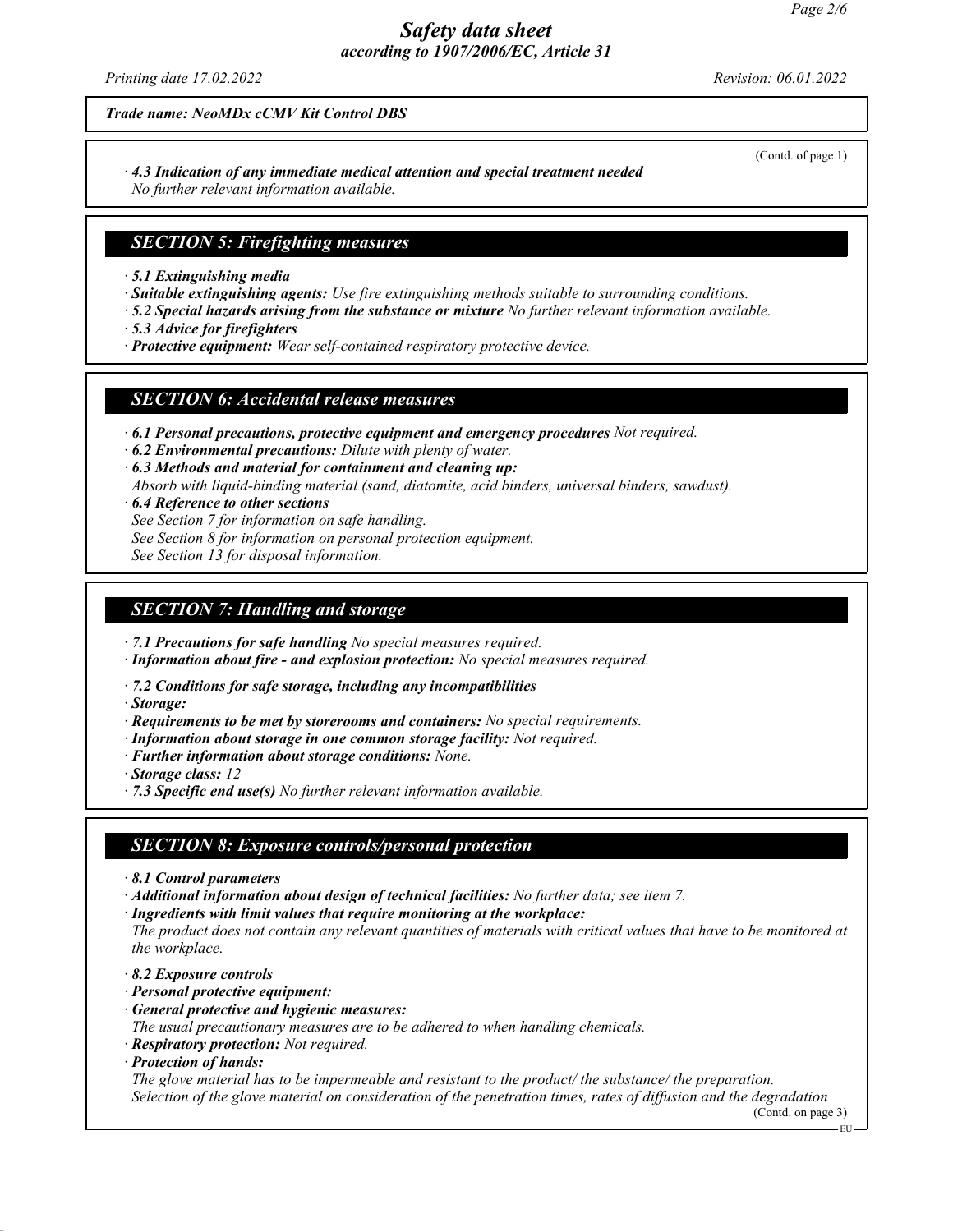*Printing date 17.02.2022 Revision: 06.01.2022*

### *Trade name: NeoMDx cCMV Kit Control DBS*

#### *ꞏ Material of gloves*

(Contd. of page 2)

EU

*The selection of the suitable gloves does not only depend on the material, but also on further marks of quality and varies from manufacturer to manufacturer. As the product is a preparation of several substances, the resistance of the glove material can not be calculated in advance and has therefore to be checked prior to the application.*

*ꞏ Penetration time of glove material The exact break through time has to be found out by the manufacturer of the protective gloves and has to be observed.*

*ꞏ Eye protection: Goggles recommended during refilling*

## *SECTION 9: Physical and chemical properties*

| · 9.1 Information on basic physical and chemical properties                                                 |                                               |
|-------------------------------------------------------------------------------------------------------------|-----------------------------------------------|
| <b>General Information</b>                                                                                  |                                               |
| $\cdot$ Appearance:<br>Form:                                                                                | Fluid                                         |
| Colour:                                                                                                     | According to product specification            |
| $\cdot$ Odour:                                                                                              | Characteristic                                |
| · Odour threshold:                                                                                          | Not determined.                               |
| $\cdot$ pH-value:                                                                                           | Not determined.                               |
| · Change in condition<br>Melting point/freezing point:<br>Initial boiling point and boiling range: $100 °C$ | Undetermined.                                 |
| · Flash point:                                                                                              | Not applicable.                               |
| · Flammability (solid, gas):                                                                                | Not applicable.                               |
| $\cdot$ Decomposition temperature:                                                                          | Not determined.                               |
| · Auto-ignition temperature:                                                                                | Product is not selfigniting.                  |
| · Explosive properties:                                                                                     | Product does not present an explosion hazard. |
| · Explosion limits:                                                                                         |                                               |
| Lower:                                                                                                      | Not determined.                               |
| <b>Upper:</b>                                                                                               | Not determined.                               |
| · Vapour pressure:                                                                                          | Not determined.                               |
| · Density:                                                                                                  | Not determined.                               |
| · Relative density                                                                                          | Not determined.                               |
| · Vapour density                                                                                            | Not determined.                               |
| $\cdot$ Evaporation rate                                                                                    | Not determined.                               |
| · Solubility in / Miscibility with                                                                          |                                               |
| water:                                                                                                      | Fully miscible.                               |
| · Partition coefficient: n-octanol/water:                                                                   | Not determined.                               |
| · Viscosity:                                                                                                |                                               |
| Dynamic:                                                                                                    | Not determined.                               |
| Kinematic:                                                                                                  | Not determined.                               |
| · Solvent content:                                                                                          |                                               |
| <b>Solids content:</b>                                                                                      | 0.7%                                          |
|                                                                                                             | (Contd. on page 4)                            |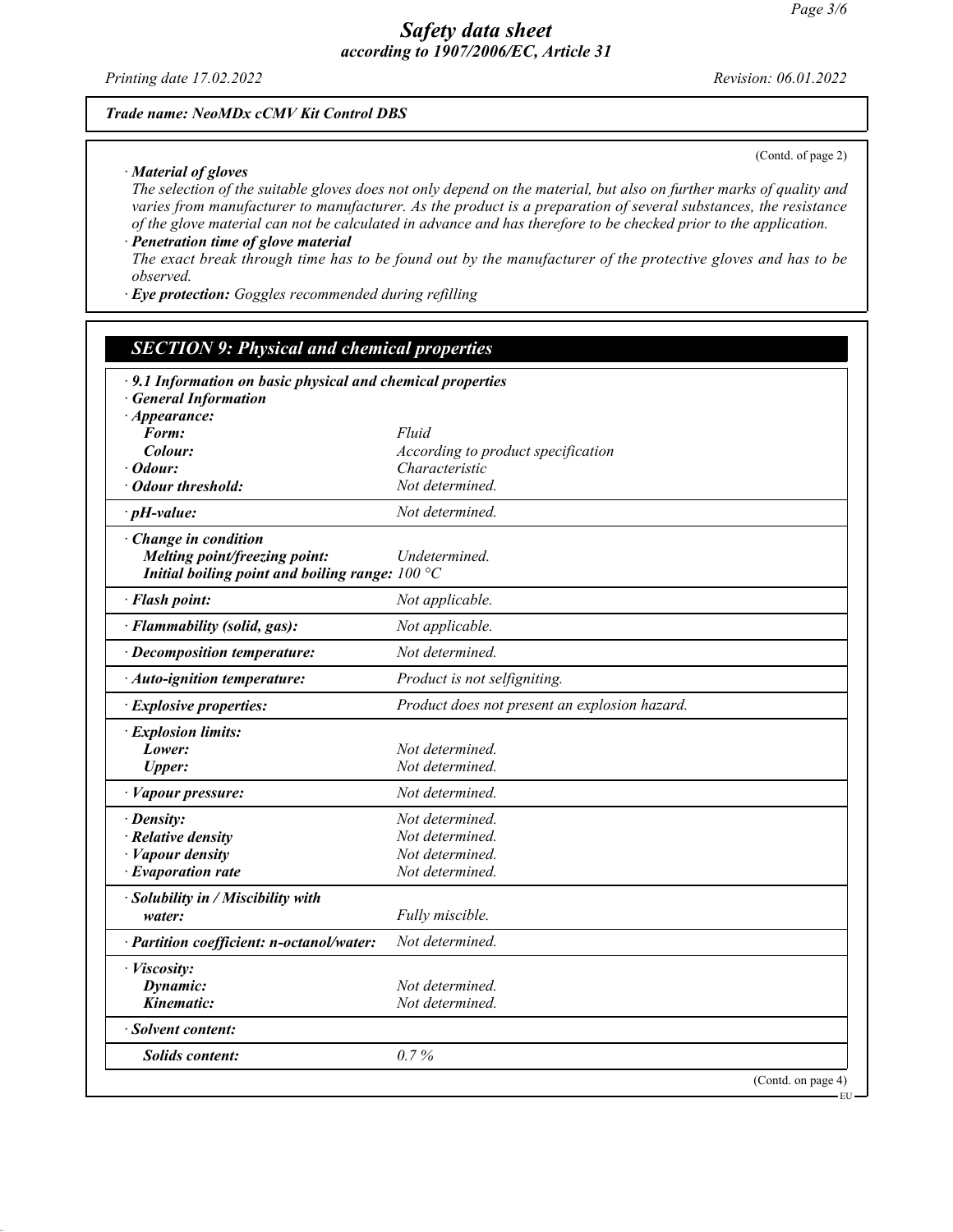*Printing date 17.02.2022 Revision: 06.01.2022*

(Contd. of page 3)

*Trade name: NeoMDx cCMV Kit Control DBS*

*9.2 Other information No further relevant information available.* 

### *SECTION 10: Stability and reactivity*

*ꞏ 10.1 Reactivity No further relevant information available.*

*ꞏ 10.2 Chemical stability*

- *ꞏ Thermal decomposition / conditions to be avoided: No decomposition if used according to specifications.*
- *ꞏ 10.3 Possibility of hazardous reactions No dangerous reactions known.*
- *ꞏ 10.4 Conditions to avoid No further relevant information available.*
- *ꞏ 10.5 Incompatible materials: No further relevant information available.*

*ꞏ 10.6 Hazardous decomposition products: No dangerous decomposition products known.*

### *SECTION 11: Toxicological information*

*ꞏ 11.1 Information on toxicological effects*

- *ꞏ Acute toxicity Based on available data, the classification criteria are not met.*
- *ꞏ Primary irritant effect:*
- *ꞏ Skin corrosion/irritation Based on available data, the classification criteria are not met.*
- *ꞏ Serious eye damage/irritation Based on available data, the classification criteria are not met.*
- *ꞏ Respiratory or skin sensitisation Based on available data, the classification criteria are not met.*
- *ꞏ Additional toxicological information:*
- *ꞏ CMR effects (carcinogenity, mutagenicity and toxicity for reproduction)*
- *ꞏ Germ cell mutagenicity Based on available data, the classification criteria are not met.*
- *ꞏ Carcinogenicity Based on available data, the classification criteria are not met.*
- *ꞏ Reproductive toxicity Based on available data, the classification criteria are not met.*
- *ꞏ STOT-single exposure Based on available data, the classification criteria are not met.*
- *ꞏ STOT-repeated exposure Based on available data, the classification criteria are not met.*
- *ꞏ Aspiration hazard Based on available data, the classification criteria are not met.*

### *SECTION 12: Ecological information*

*ꞏ 12.1 Toxicity*

- *ꞏ Aquatic toxicity: No further relevant information available.*
- *ꞏ 12.2 Persistence and degradability No further relevant information available.*
- *ꞏ 12.3 Bioaccumulative potential No further relevant information available.*
- *ꞏ 12.4 Mobility in soil No further relevant information available.*
- *ꞏ 12.5 Results of PBT and vPvB assessment*
- *ꞏ PBT: Not applicable.*
- *ꞏ vPvB: Not applicable.*
- *ꞏ 12.6 Other adverse effects No further relevant information available.*

# *SECTION 13: Disposal considerations*

- *ꞏ 13.1 Waste treatment methods*
- *ꞏ Recommendation*
- *Smaller quantities can be disposed of with household waste. Must be specially treated adhering to official regulations.*

(Contd. on page 5)

EU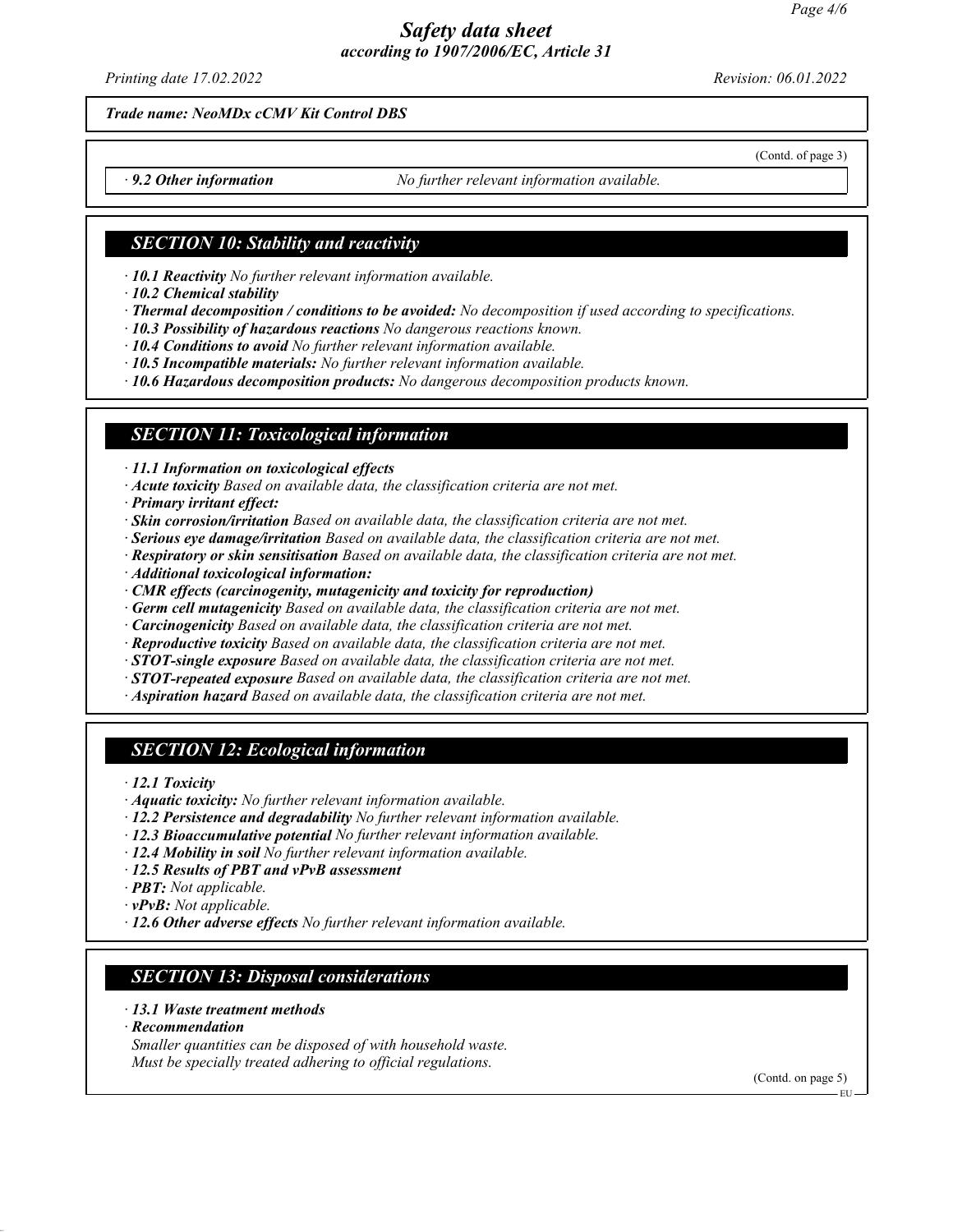*Printing date 17.02.2022 Revision: 06.01.2022*

*Trade name: NeoMDx cCMV Kit Control DBS*

(Contd. of page 4)

*ꞏ Uncleaned packaging:*

*ꞏ Recommendation: Disposal must be made according to official regulations.*

*ꞏ Recommended cleansing agents: Water, if necessary together with cleansing agents.*

| <b>SECTION 14: Transport information</b>                                                  |                 |  |
|-------------------------------------------------------------------------------------------|-----------------|--|
| $\cdot$ 14.1 UN-Number<br>· ADR, IMDG, IATA                                               | Void            |  |
| $\cdot$ 14.2 UN proper shipping name<br>ADR, IMDG, IATA                                   | Void            |  |
| $\cdot$ 14.3 Transport hazard class(es)                                                   |                 |  |
| ADR, ADN, IMDG, IATA<br>· Class                                                           | Void            |  |
| $\cdot$ 14.4 Packing group<br>ADR, IMDG, IATA                                             | Void            |  |
| 14.5 Environmental hazards:                                                               | Not applicable. |  |
| $\cdot$ 14.6 Special precautions for user                                                 | Not applicable. |  |
| $\cdot$ 14.7 Transport in bulk according to Annex II of<br><b>Marpol and the IBC Code</b> | Not applicable. |  |
| · UN "Model Regulation":                                                                  | Void            |  |

## *SECTION 15: Regulatory information*

*ꞏ 15.1 Safety, health and environmental regulations/legislation specific for the substance or mixture*

*ꞏ Directive 2012/18/EU*

*ꞏ Named dangerous substances - ANNEX I None of the ingredients is listed.*

*ꞏ DIRECTIVE 2011/65/EU on the restriction of the use of certain hazardous substances in electrical and electronic equipment – Annex II*

*None of the ingredients is listed.*

*ꞏ REGULATION (EU) 2019/1148*

*<b>Annex I - RESTRICTED EXPLOSIVES PRECURSORS (Upper limit value for the purpose of licensing under Article 5(3))*

*None of the ingredients is listed.*

*ꞏ Annex II - REPORTABLE EXPLOSIVES PRECURSORS*

*None of the ingredients is listed.*

*ꞏ Regulation (EC) No 273/2004 on drug precursors*

*None of the ingredients is listed.*

*ꞏ Regulation (EC) No 111/2005 laying down rules for the monitoring of trade between the Community and third countries in drug precursors*

*None of the ingredients is listed.*

*ꞏ 15.2 Chemical safety assessment: A Chemical Safety Assessment has not been carried out.*

(Contd. on page 6)

EU